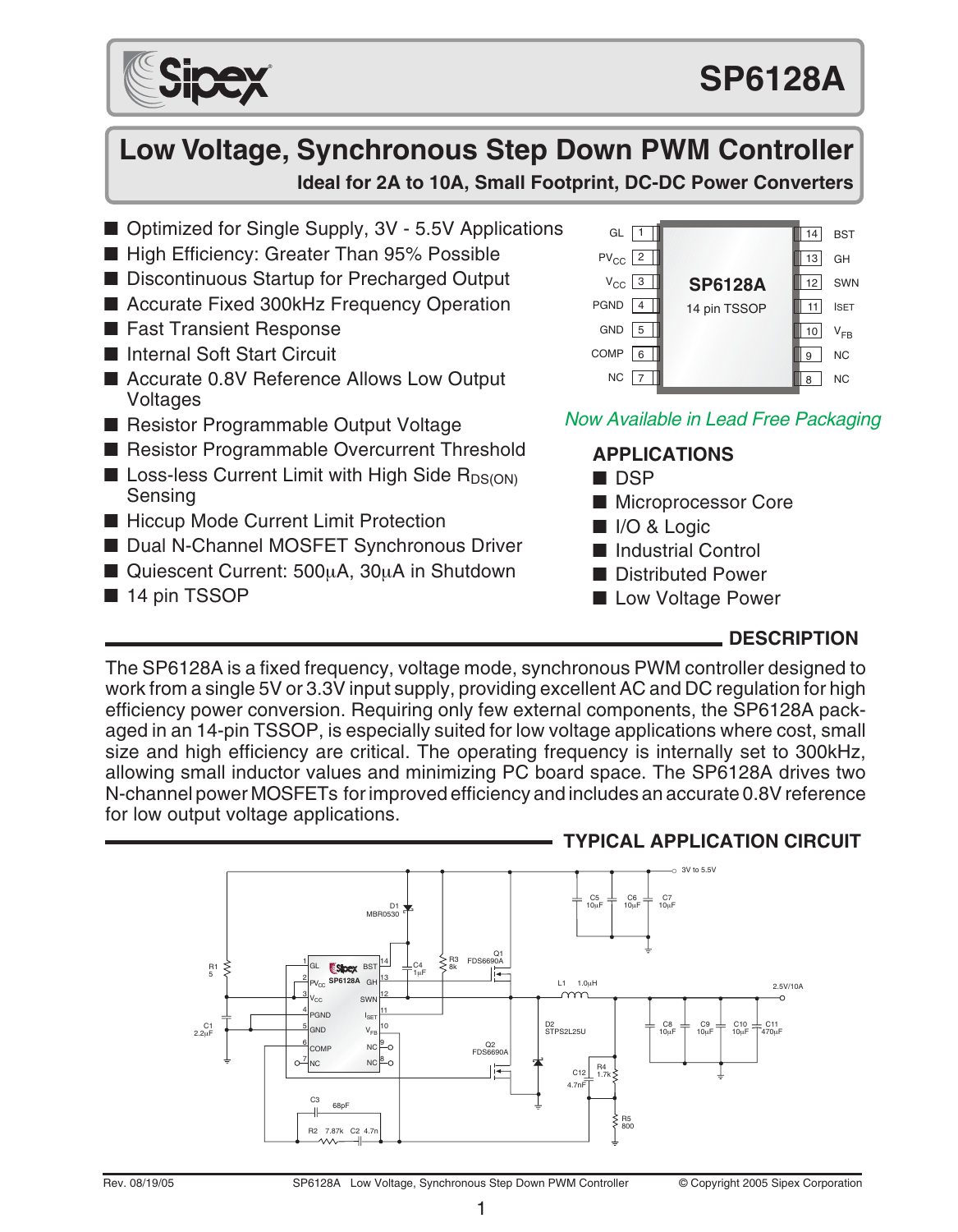### **ABSOLUTE MAXIMUM RATINGS**

| Peak Output Current < 10us |  |
|----------------------------|--|
|                            |  |
|                            |  |
|                            |  |

| Junction Temperature, T <sub>J</sub> 125°C       |
|--------------------------------------------------|
| Lead Temperature (Soldering, 10 sec)  300°C      |
|                                                  |
| Thermal Resistance $\theta_{\text{JC}}$ 31.7°C/W |
|                                                  |

These are stress ratings only and functional operation of the device at these ratings or any other above those indicated in the operation sections of the specifications below is not implied. Exposure to absolute maximum rating conditions for extended periods of time may affect reliability.

#### **ELECTRICAL CHARACTERISTICS**

Unless otherwise specified:  $-40^{\circ}$ C < T<sub>A</sub> < 85°C,  $3.0$ V < PV<sub>CC</sub> = V<sub>CC</sub> < 5.5V, C<sub>COMP</sub> = 22nF, CGH = CGL =  $3.3$ nF, V<sub>FB</sub> = 0.8V, SWN = GND = 0V, typical value for design guideline only.

| <b>PARAMETER</b>                                          | <b>MIN</b> |      | <b>TYP MAX</b> | <b>UNITS</b> | <b>CONDITIONS</b>                                                   |
|-----------------------------------------------------------|------------|------|----------------|--------------|---------------------------------------------------------------------|
| <b>QUIESCENT CURRENT</b>                                  |            |      |                |              |                                                                     |
| V <sub>CC</sub> Supply Current                            |            | 0.5  | 1.0            | mA           | No Switching                                                        |
| PV <sub>CC</sub> Supply Current                           |            | 1    | 20             | μA           | No Switching, $GH = Low$                                            |
| V <sub>CC</sub> Supply Current(Disabled)                  |            | 30   | 60             | μA           | $COMP = 0V$                                                         |
| PV <sub>CC</sub> Supply Current (Disabled)                |            | 1    | 20             | μA           | $COMP = 0V$                                                         |
| <b>ERROR AMPLIFIER</b>                                    |            |      |                |              |                                                                     |
| Error Amplifier Transconductance                          |            | 0.6  |                | ms           |                                                                     |
| <b>COMP Sink Current</b>                                  | 10         | 35   | 65             | μA           | $V_{FB} = 0.9V$ , COMP = 0.9V, No Faults                            |
| <b>COMP Source Current</b>                                | 10         | 35   | 65             | μA           | $V_{FB} = 0.7V$ , COMP = 2V                                         |
| <b>COMP Output Impedance</b>                              |            | 3    |                | $M\Omega$    |                                                                     |
| V <sub>FB</sub> Input Bias Current                        |            |      | 130            | nA           |                                                                     |
| <b>Error Amplifier Reference</b>                          | 0.788      | 0.8  | 0.812          | V            | Trimmed with Error Amp in Unity Gain                                |
| <b>OSCILLATOR &amp; DELAY PATH</b>                        |            |      |                |              |                                                                     |
| Internal Oscillator Frequency                             | 270        | 300  | 330            | kHz          |                                                                     |
| Maximum Controlled Duty Cycle                             |            | 90   |                | $\%$         | Loop in control - 100% DC Possible                                  |
| Minimum Duty Cycle                                        |            |      | $\Omega$       | $\%$         | Comp=0.7V                                                           |
| Minimum GH Pulse Width                                    |            | 150  | 250            | ns           | $PV_{CC}$ > 4.5V, Ramp up COMP voltage<br>until GH starts switching |
| <b>CURRENT LIMIT</b>                                      |            |      |                |              |                                                                     |
| $I_{\text{SET}}$ Pin Sink Current                         | 10         | 12.5 | 15             | μA           | Temp = $25^{\circ}$ C                                               |
| I <sub>SET</sub> Current Temperature Coefficient          |            | 3400 |                | ppm/°C       |                                                                     |
| <b>Current Limit Time Constant</b>                        |            | 15   |                | μs           |                                                                     |
| <b>Overcurrent Comparator</b><br><b>Threshold Voltage</b> | 100        | 125  | 150            | mV           | $VI_{SET}$ - $V_{SWN}$ , Temp = 25°C                                |
| <b>Threshold Voltage Temperature</b><br>Coefficient       |            | 3400 |                | ppm/°C       |                                                                     |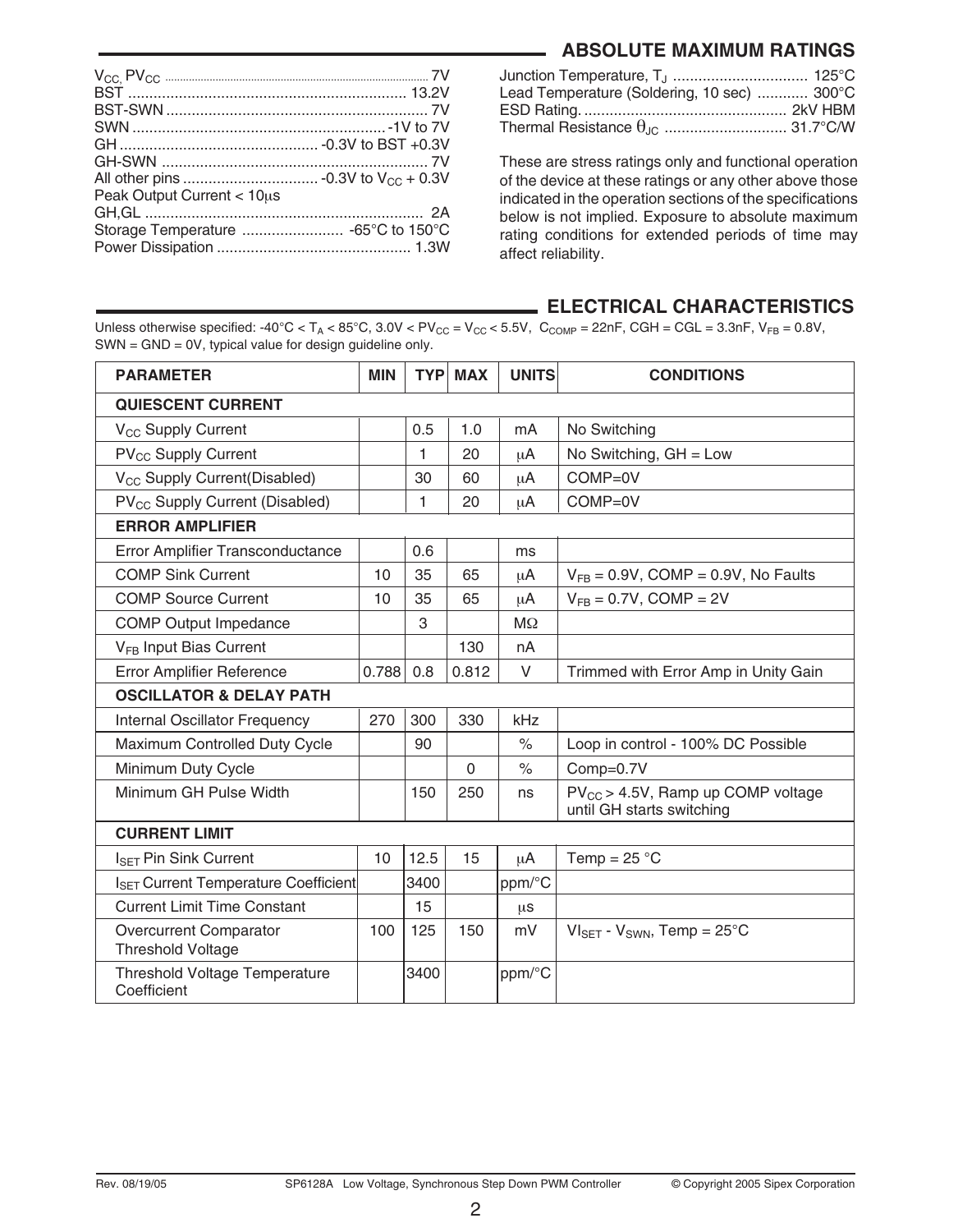#### **ELECTRICAL CHARACTERISTICS**

Unless otherwise specified:  $-40^{\circ}\text{C} < \text{T}_\text{A} < 85^{\circ}\text{C}$ ,  $3.0\text{V} < \text{PV}_{\text{CC}} = \text{V}_{\text{CC}} < 5.5\text{V}$ ,  $\text{C}_{\text{COMP}} = 22\text{nF}$ ,  $\text{CGH} = \text{GGL} = 3.3\text{nF}$ ,  $\text{V}_{\text{FB}} = 0.8\text{V}$ , SWN = GND = 0V, typical value for design guideline only.

| <b>PARAMETER</b>                  | <b>MIN</b> | <b>TYP</b> | <b>MAX</b> | <b>UNITS</b> | <b>CONDITIONS</b>                             |  |
|-----------------------------------|------------|------------|------------|--------------|-----------------------------------------------|--|
| <b>SOFT START, SHUTDOWN, UVLO</b> |            |            |            |              |                                               |  |
| Internal Soft Start Slew Rate     | 0.1        | 0.3        | 0.6        | V/ms         | COMP pin, on transition from<br>shutdown      |  |
| <b>COMP Discharge Current</b>     | 183        |            |            | μA           | $COMP = 0.5V$ , Fault Initiated               |  |
| <b>COMP Clamp Voltage</b>         | 0.55       | 0.65       | 0.75       | V            | $V_{FB} = 0.9V$                               |  |
| <b>COMP Clamp Current</b>         | 10         | 30         | 65         | μA           | COMP = $0.5V$ , $V_{FB} = 0.9V$               |  |
| Shutdown Threshold Voltage        | 0.29       | 0.34       | 0.39       | V            | Measured at COMP Pin                          |  |
| Shutdown Input Pull-up Current    | 2          | 5          | 10         | μA           | $COMP = 0.2V$ , Measured at COMP pin          |  |
| V <sub>CC</sub> Start Threshold   | 2.63       | 2.8        | 2.95       | V            |                                               |  |
| V <sub>CC</sub> Stop Threshold    | 2.47       | 2.7        | 2.9        | V            |                                               |  |
| <b>GATE DRIVERS</b>               |            |            |            |              |                                               |  |
| <b>GH Rise Time</b>               |            | 60         | 110        | ns           | $PV_{CC}$ > 4.5V                              |  |
| <b>GH Fall Time</b>               |            | 60         | 110        | ns           | $PV_{CC}$ > 4.5V                              |  |
| <b>GL Rise Time</b>               |            | 60         | 110        | ns           | $PV_{CC}$ > 4.5V                              |  |
| <b>GL Fall Time</b>               |            | 60         | 110        | ns           | $PV_{CC}$ > 4.5V                              |  |
| GH to GL Non-Overlap Time         | $\Omega$   | 100        | 140        | ns           | $PV_{CC}$ > 4.5V, measured at 2volt threshold |  |
| GL to GH Non-Overlap Time         | $\Omega$   | 100        | 140        | ns           | $PV_{CC}$ > 4.5V, measured at 2volt threshold |  |

## **PIN DESCRIPTION**

| PIN NO.        | <b>PIN NAME</b>  | <b>DESCRIPTION</b>                                                                                                                                                                                                                                                                                                                                                                                                                                                                            |
|----------------|------------------|-----------------------------------------------------------------------------------------------------------------------------------------------------------------------------------------------------------------------------------------------------------------------------------------------------------------------------------------------------------------------------------------------------------------------------------------------------------------------------------------------|
| 1              | GL               | High current driver output for the low side MOSFET switch. It is always low if GH is high.<br>GL swings from PGND to PV <sub>CC</sub> .                                                                                                                                                                                                                                                                                                                                                       |
| $\overline{2}$ | $PV_{CC}$        | Positive input supply for the low side gate driver. It's recommended to tie the $PV_{CC}$ to the<br>$V_{CC}$ pin.                                                                                                                                                                                                                                                                                                                                                                             |
| 3              | $V_{\rm CC}$     | Positive input supply for the logic circuitry. Properly bypass this pin to GND with a low ESL/<br>ESR ceramic capacitor or RC filter.                                                                                                                                                                                                                                                                                                                                                         |
| $\overline{4}$ | <b>PGND</b>      | Power ground pin.                                                                                                                                                                                                                                                                                                                                                                                                                                                                             |
| 5              | <b>GND</b>       | Signal ground pin.                                                                                                                                                                                                                                                                                                                                                                                                                                                                            |
| 6              | <b>COMP</b>      | Output of the Error Amplifier. It is internally connected to the inverting input of the PWM<br>comparator. A lead-lag network is typically connected to the COMP pin to compensate the<br>feedback loop in order to optimize the dynamic performance of the voltage mode control<br>loop. Sleep mode can be invoked by pulling the COMP pin below 0.3V with an external<br>open-drain or open-collector transistor. An internal 5uA pull-up ensures start-up.                                 |
| 7, 8, 9        | <b>NC</b>        | No connect.                                                                                                                                                                                                                                                                                                                                                                                                                                                                                   |
| 10             | $V_{FR}$         | Feedback Voltage Pin. It is the inverting input of the Error Amplifier and serves as the<br>output voltage feedback point for the Buck converter. The output voltage is sensed and<br>can be adjusted through an external resistor divider.                                                                                                                                                                                                                                                   |
| 11             | $I_{\text{SET}}$ | Overcurrent program pin. A resistor programs the overcurrent threshold. The overcurrent<br>comparator sets the fault latch and terminates gate pulses when $VI_{SET}$ > $V_{SWN}$ and the high<br>side MOSFET is turned on. This prevents excessive power dissipation in the external<br>power MOSFETs during an overload condition. An internal delay circuit prevents false<br>shutdowns that might otherwise occur during very short, mild overload conditions, due to<br>load transients. |
| 12             | <b>SWN</b>       | Lower supply rail for the GH high-side gate driver. It also connects to the Current Limit<br>comparator. Connect this pin to the switching node at the junction between the two<br>external power MOSFET transistors. This pin monitors the voltage drop across the R <sub>DS(ON)</sub><br>of the high side N-channel MOSFET while it is conducting.                                                                                                                                          |
| 13             | GH               | High current driver output for the high side MOSFET switch. It is always low if GL is high or<br>during a fault. GH swings from SWN to BST.                                                                                                                                                                                                                                                                                                                                                   |
| 14             | <b>BST</b>       | High side driver supply pin. Connect BST to the external boost diode and capacitor as<br>shown in the application schematic on page 1.                                                                                                                                                                                                                                                                                                                                                        |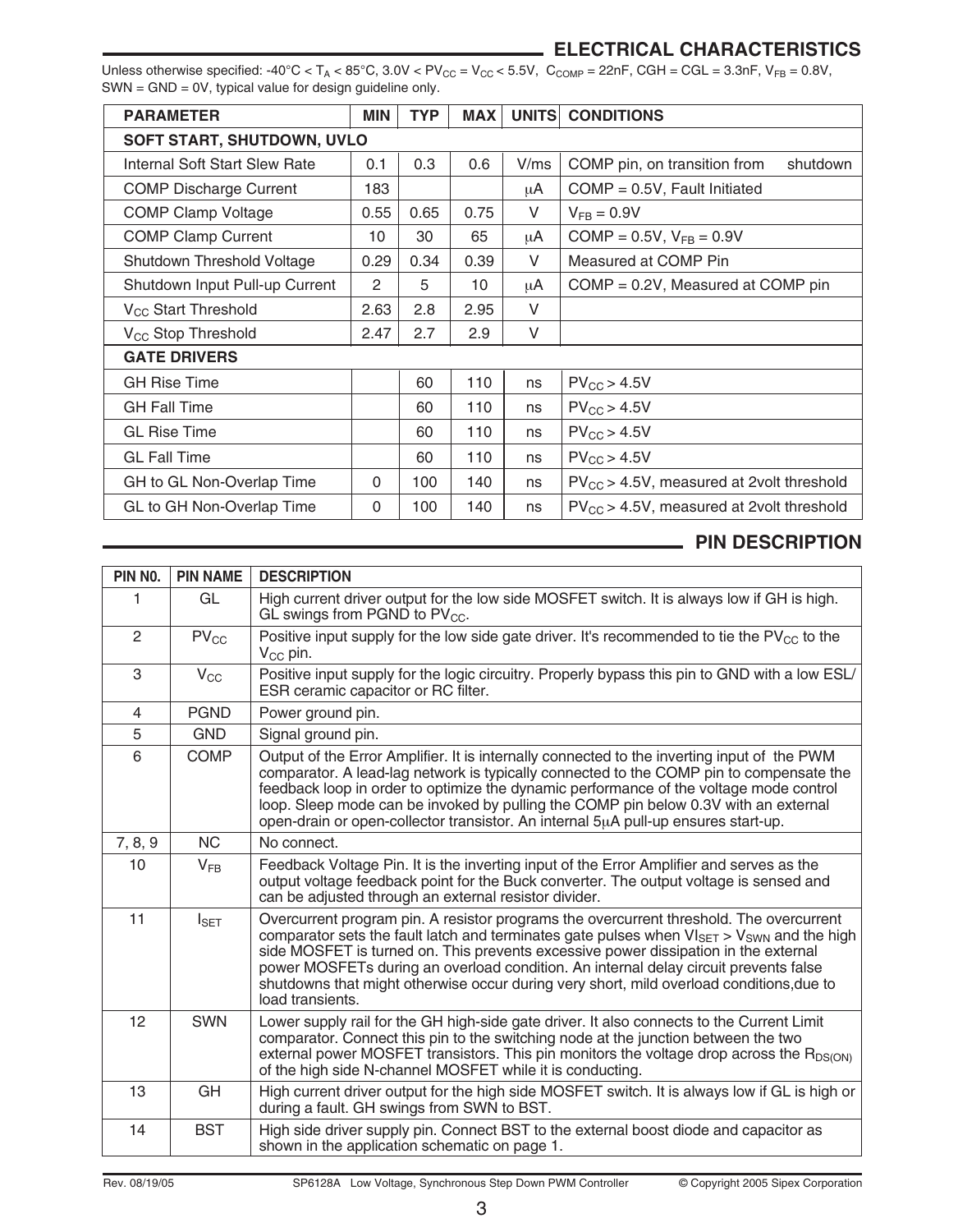### **FUNCTIONAL DIAGRAM**



#### **General Overview**

The SP6128A is a constant frequency, voltage mode, synchronous PWM controller designed for low voltage, DC/DC step down converters. It is intended to provide complete control for a high power, high efficiency, precisely regulated output voltage from a highly integrated 14-pin solution.

The internal free-running oscillator accurately sets the PWM frequency at 300kHz without requiring any external elements and allows the use of physically small, low value external components without compromising performance. A transconductance amplifier is used for the error amplifier, which compares an attenuated sample of the output voltage with a precision, 0.8V reference voltage. The output of the error amplifier (COMP), is compared to a 0.75V peak-topeak ramp waveform to provide PWM control. The COMP pin provides access to the output of the error amplifier and allows the use of external components to stabilize the voltage loop.

High efficiency is obtained through the use of synchronous rectification. Synchronous regulators replace the catch diode in the standard buck converter with a low  $R_{DS(ON)}$  N-channel MOSFET switch allowing for significant efficiency improvements. The SP6128A includes two fast MOSFET drivers with internal non-overlap circuitry and drives a pair of N-channel power transistors. The SP6128A includes an internal 0.27V/ms soft-start circuit that provides controlled ramp up of the output voltage, preventing overshoot and inrush current at power up.

Current limiting is implemented by monitoring the voltage drop across the  $R_{DS(ON)}$  of the high side N-channel MOSFET while it is conducting, thereby eliminating the need for an external sense resistor. The overcurrent threshold can be programmed by a single resistor.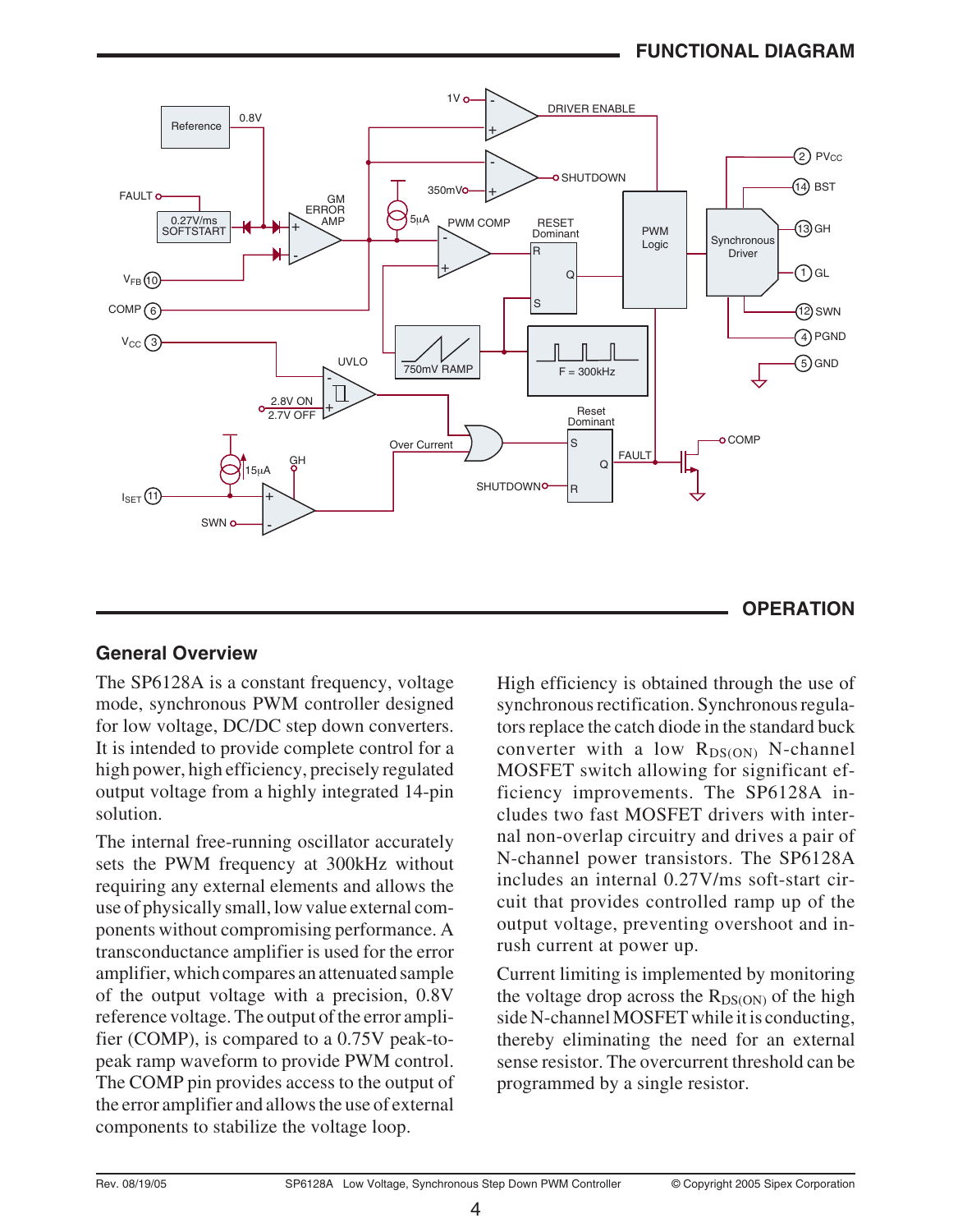When the overcurrent threshold is exceeded, the overcurrent comparator sets the fault latch and terminates the output pulses. The controller stops switching and goes through a hiccup sequence. This prevents excessive power dissipation in the external power MOSFETs during an overload condition. An internal delay circuit prevents that very short and mild overload conditions, that could occur during a load transient, activate the current limit circuit.

A low power sleep mode can be invoked in the SP6128A by externally forcing the COMP pin below 0.3V. Quiescent supply current in sleep mode is typically less than 30µA. An internal 5µA pull-up current at the COMP pin brings the SP6128A out of shutdown mode.

An internal 0.8V 1.5% reference allows output voltage adjustment for low voltage applications.

The SP6128A also includes an accurate undervoltage lockout that shuts down the controller when the input voltage falls below 2.7V. Output overvoltage protection is achieved by turning off the high side switch and turning on the low side N-channel MOSFET 100% of the time.

#### **Enable**

Low quiescent mode or "Sleep Mode" is initiated by pulling the COMP pin below 0.3V with an external open-drain or open-collector transistor. Supply current is reduced to 30µA (typical) in shutdown. On power-up, assuming that  $V_{CC}$  has exceeded the UVLO start threshold (2.8V), an internal 5µA pull-up current at the COMP pin brings the SP6128A out of shutdown mode and ensures start-up. During normal operating conditions and in absence of a fault, an internal clamp prevents the COMP pin from swinging below 0.6V. This guarantees that during mild transient conditions, due either to line or load variations, the SP6128A does not enter shutdown unless it is externally activated.

During Sleep Mode, the high side and low side MOSFETS are turned off and the internal soft start voltage is held low.

### **UVLO**

Assuming that there is not shutdown condition present, then the voltage on the  $V_{CC}$  pin determines operation of the SP6128A. As  $V_{CC}$  rises, the UVLO block monitors  $V_{CC}$  and keeps the high side and low side MOSFETS off and the internal SS voltage low until  $V_{CC}$  reaches 2.8V. If no faults are present, the SP6128A will initiate a soft start when  $V_{CC}$  exceeds 2.8 V.

Hysteresis (about 100mV) in the UVLO comparator provides noise immunity at start-up.

# **Soft Start**

Soft start is required on step-down controllers to prevent excess inrush current through the power train during start-up. Typically this is managed by sourcing a controlled current into a timing capacitor and then using the voltage across this capacitor to slowly ramp up either the error amp reference or the error amp output (COMP). The control loop creates narrow width driver pulses while the output voltage is low and allows these pulses to increase to their steady-state duty cycle as the output voltage increases to its regulated value. As a result of controlling the inductor volt\*second product during startup, inrush current is also controlled.

In the SP6128A the duration of the soft-start is controlled by an internal timing circuit that provides a 0.3V/mS slew-rate, which is used during startup and overcurrent to set the hiccup time. The SP6128A implements soft-start by ramping up the error amplifier reference voltage providing a controlled slew-rate of the output voltage, thereby preventing overshoot and inrush current at power up.

The presence of the output capacitor creates extra current draw during startup. Simply stated,  $dV<sub>OUT</sub>$ dt requires an average sustained current in the output capacitor and this current must be considered while calculating peak inrush current and over current thresholds. An approximate expression to determine the excess inrush current due to the  $dV_{\text{OUT}}/dt$  of the output capacitor  $C_{\text{OUT}}$  is:

 $\text{Iinrush} = \text{C}_{\text{OUT}} \times (0.27 \text{ V/ms}) \times \overline{0.8 \text{ V}}$  $\rm V_{OUT}$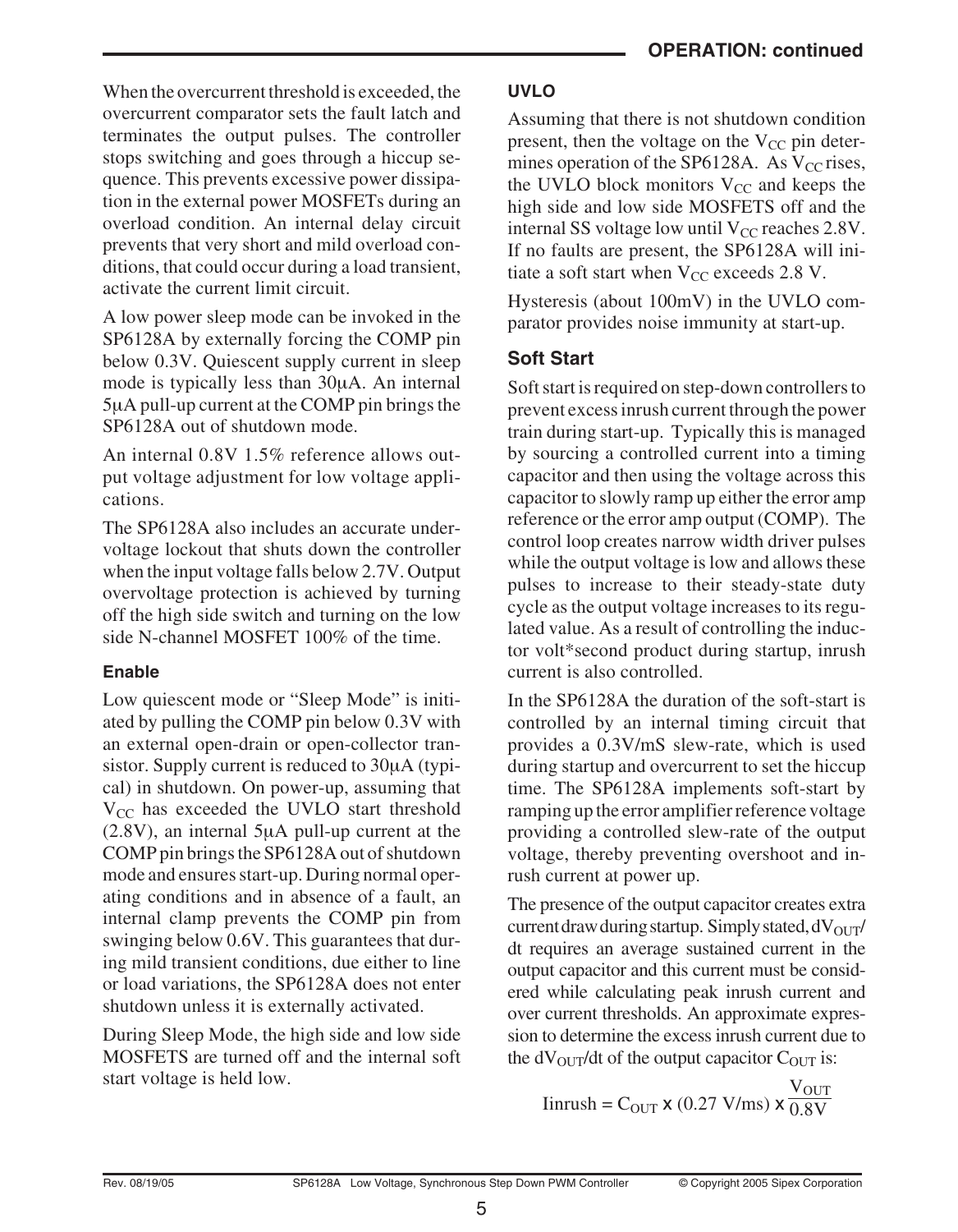As the figure shows, the SS voltage controls a variety of signals. First, provided all the external fault conditions are removed, an internal 5µA pull-up at the COMP pin brings the SP6128A out of shutdown mode. The internal timing circuit is then activated and controls the ramp-up of the error amp reference voltage. The COMP pin is pulled to 0.7V by the internal clamp and then gradually charges preventing the error amplifier from forcing the loop to maximum duty cycle. As the COMP voltage crosses about 1V (valley voltage of the PWM ramp), the driver begins to switch the high side MOSFET with narrow pulses in an effort to keep the converter output regulated . The SP6128A operates at low duty cycle as the COMP voltage increases above 1V. As the error amp reference ramps upward, the driver pulses widen until a steady state value is reached and the output voltage is regulated to the final value ending the soft start charge cycle.

#### **Hiccup Mode**

When the converter enters a fault mode, the SP6128A holds the high side and low side MOSFETs off for a finite period of time. Provided that the SP6128A is enabled, this time is set by the internal charge of the soft-start capacitor. In the event of an overcurrent condition, the current sense comparator sets the fault latch, which in turn discharge the internal SS capacitor, the COMP pin and holds the output drivers off. During this condition, the SP6128A stays off for the time it takes to discharge the COMP pin down to the 0.29V shutdown threshold. At this point, the fault latch is reset, but before the SP6128A is allowed to attempt restart, the COMP pin has to charge back to 1V before any output switching can be initiated. Then, the regulator attempts to restart normally by delivering short gate pulses and if the overcurrent condition is still present, the cycle will repeat itself. However, if upon restart, the overcurrent condition is still present, the SP6128A will detect the fault and remain in a fault state until the internal soft start voltage reaches about  $V_{CC}$ -1V thereby increasing the MOSFET off-time. This protection scheme minimizes thermal stress to the regulator components as the overcurrent condition persists.

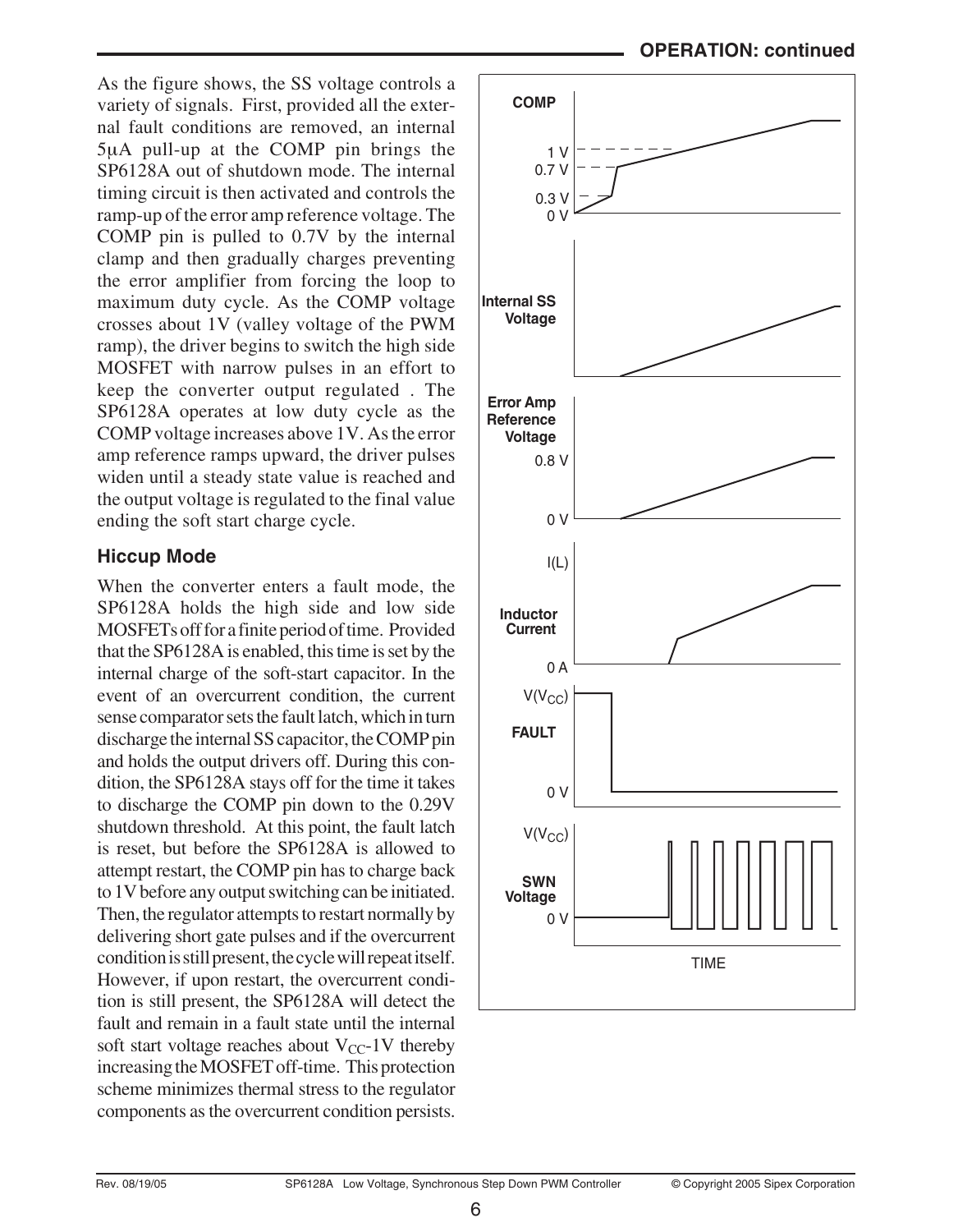A more detailed description of the waveform is shown below.

### **SP6128A OVER CURRENT (HICCUP MODE)**



### **Over Current Protection**

Over current protection on the SP6128A is implemented through detection of an excess voltage condition across the high side NMOS switch during conduction. This is typically referred to as high side  $R_{DS(ON)}$  detection and eliminates the need of an external sense resistor. The over current comparator charges an internal sampling capacitor each time  $V_{SWN}$  is lower than  $(V<sub>ISET</sub> - 140mV)$  and the GH voltage is high. The discharge/charge current ratio on the sampling capacitor is about 2%. Therefore, provided that the over current condition persists, the capacitor voltage will be pumped up during each time GH switches high. This voltage will trigger an over current condition upon reaching a CMOS inverter threshold. There are many advantages to this approach. First, the filtering action of the gated scheme protects against false and undesirable triggering that could occur during a minor transient overload condition or supply line noise. Furthermore, the total amount of time to trigger the fault depends on the on-time of the high side NMOS switch. Fifteen, 1µs pulses are equivalent to thirty, 500ns pulses or one, 15µs pulse, however, depending on the period, each scenario takes a different amount of total time to trigger a fault. Therefore, the fault becomes an indicator of average power in the high side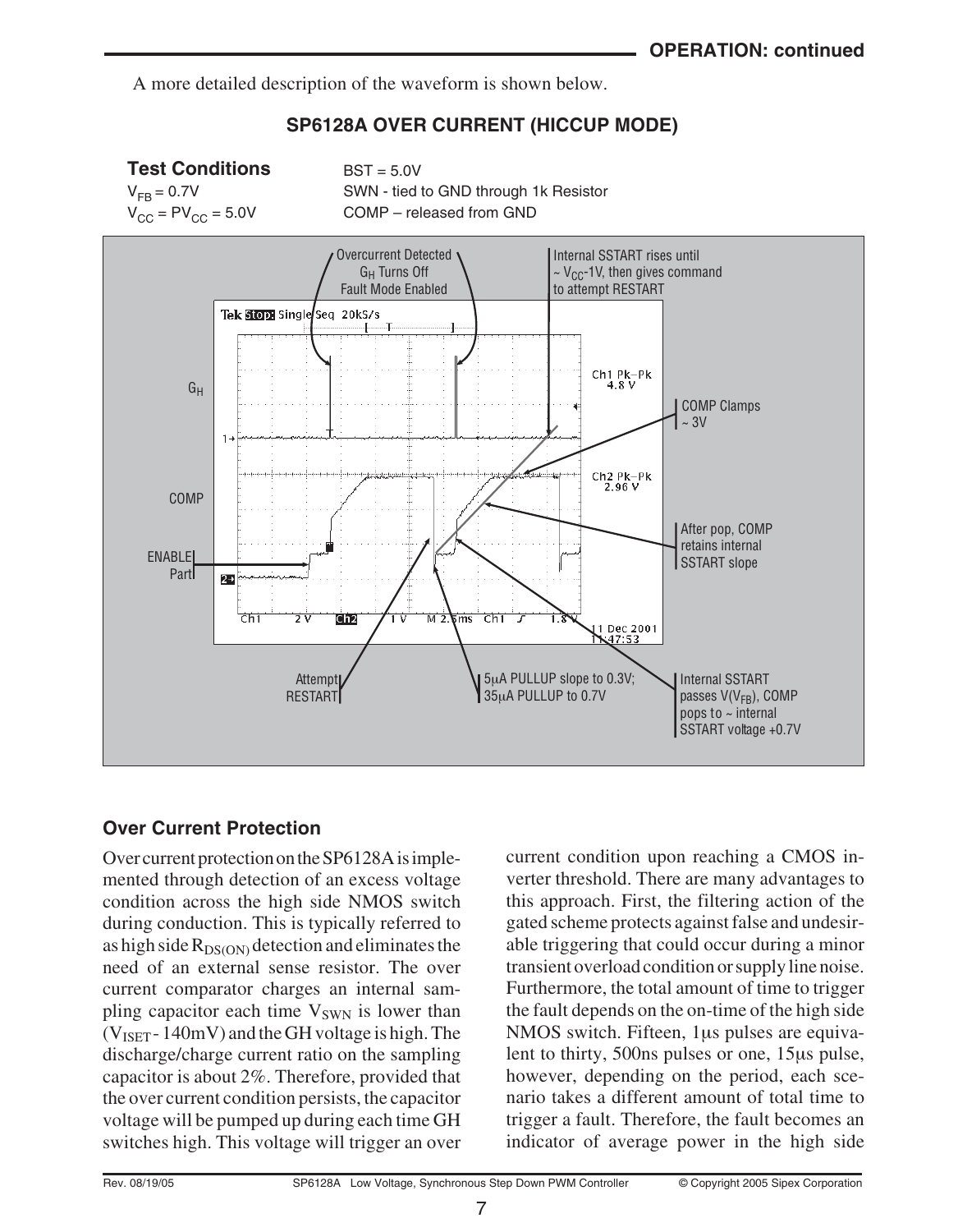switch. The  $I_{\text{SET}}$  current has a temperature coefficient in an effort to first order match the thermal characteristics of the  $R_{DS(ON)}$  of the high side NMOS switch. It assumed that the SP6128A will be used in compact designs where there is a high amount of thermal coupling between the high side switch and the controller.

# **Discontinuous Start Up**

Today's distributed power systems require multiple supply voltages, such as core and I/O voltages. In many applications, there's requirement on the maximum voltage difference allowed between these supplies at any time. This requirement can be potentially violated during power start up when individual power supply ramps up in sequence or in different slew rates. As a solution, system designers often pre-charge power supplies through an external circuit prior to start up. Unfortunately, under this condition many existing synchronous controllers turn on the low side MOSFET during soft start for a long period of time, thereby, discharging the output capacitors. The discharge period creates a number of problems. One is the obvious problem of losing the intended pre-charged output voltage. Another problem is a build up of excessive and unchecked current in the low side MOSFET and inductor. Lastly, this uncontrolled discharge current creates conditions that could damage either the distributed power supplies or the rather expensive "load" ICs.

To prevent soft start from discharging the precharged output, SP6128A has built-in discontinuous start up. This operation disables the low side MOSFET driver GL during start up until either there is GH pulse or the internal SSTART reaches Vcc-1V. This feature eliminates the output discharging path during start up. During the steady state operation, the GL is fully engaged, and the operation is identical to regular synchronous buck converters.

# **Output Drivers**

The SP6128A, unlike some other bipolar controller IC's, incorporates gate drivers with railto-rail swing that help prevent spurious turn on due to capacitive coupling. The driver stage

consists of one high side NMOS,  $4\Omega$  driver, GH, and one low side,  $4 \Omega$ , NMOS driver, GL, optimized for driving external power MOSFET's in a synchronous buck topology. The output drivers also provide gate drive non-overlap mechanism that provides a dead time between GH and GL transitions to avoid potential shootthrough problems in the external MOSFETs.

The following figure shows typical waveforms for the output drivers.

As with all synchronous designs, care must be taken to ensure that the MOSFETs are properly chosen for non-overlap time, enhancement gate drive voltage, "on" resistance  $R_{DS(ON)}$ , reverse transfer capacitance Crss, input voltage and maximum output current.

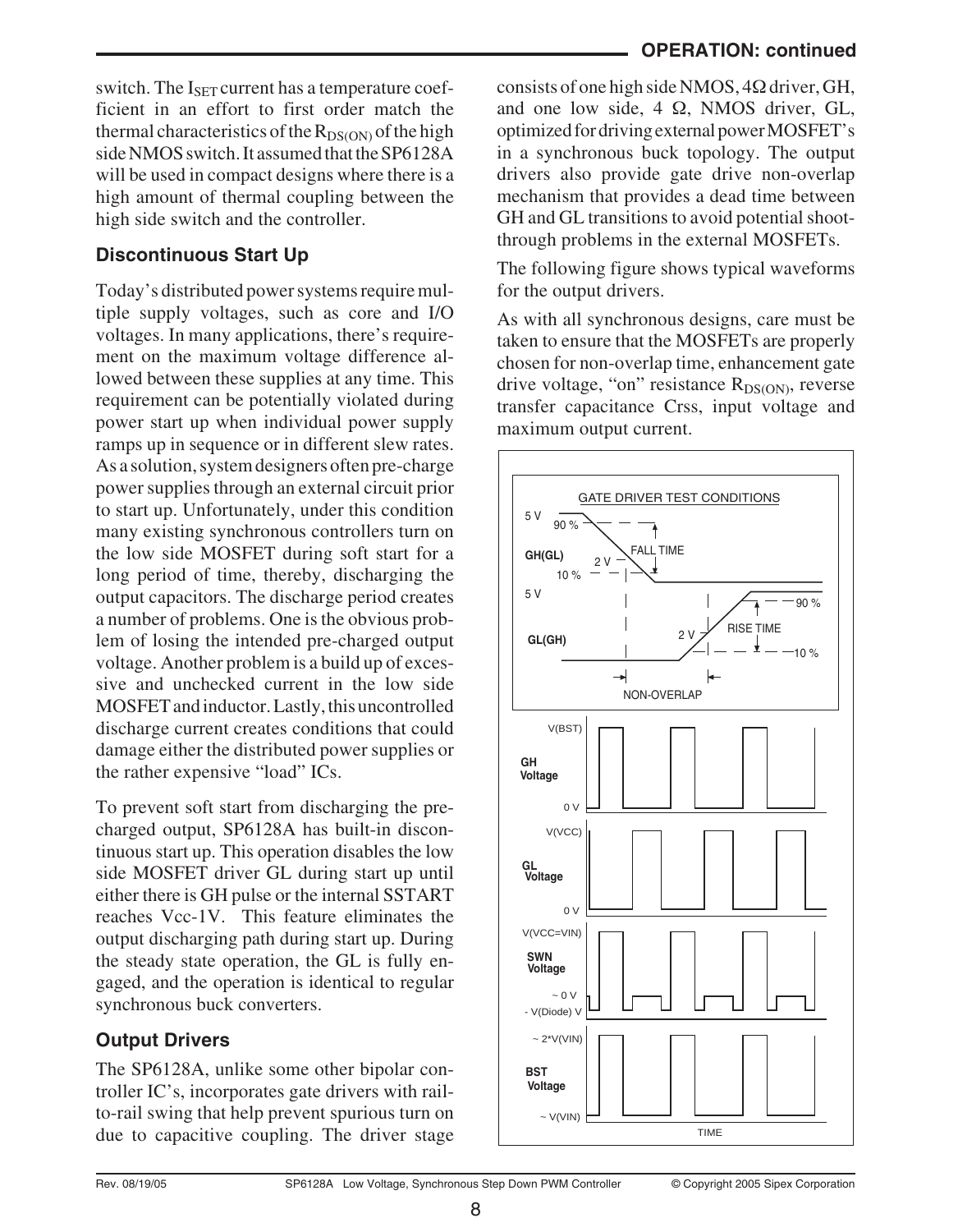